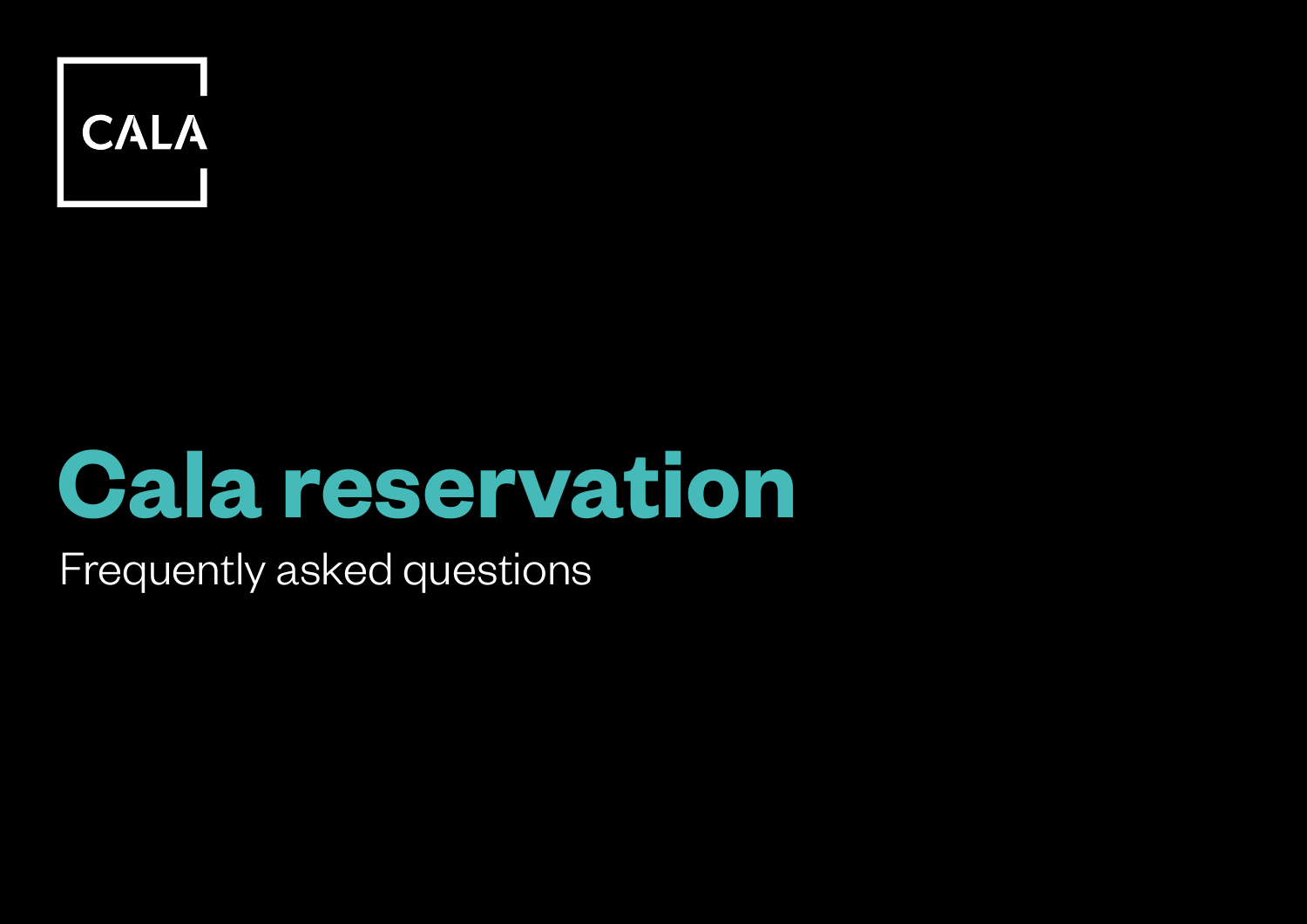

# **Cala reservation**

Frequently asked questions

# **1. Can I reserve or hold a home of my choice prior to launch?**

Cala will not hold or reserve any home prior to the official launch of a development. We do not have, or operate, 'waiting lists'. Everyone on our development database is given equal communication on any new releases along with when these will be available for reservation and the process involved in reserving a home with Cala. For this reason, we strongly encourage all interested parties to register on the Cala Homes website and opt-in to receive email alerts. In addition we would encourage you to make direct contact with our Sales Consultants to confirm your interest and status.

Prior to the launch we are happy to discuss our homes with you, answer any queries you may have and note your interest on specific home/s on the development so that we can ensure you are made aware of release dates, but we cannot hold any plots.

# **2. Can I be certain that I will be able to secure the home I am interested in?**

Release dates and prices are given to the full development database in advance of being published on our website so that everyone has equal opportunity to secure the home of their choice. Please note that we accept reservations on the first come first served basis from the day of release, subject to financial qualifications and position of each buyer.

# **3. What is required to reserve a home with Cala?**

To reserve a home with Cala you must be in a proceedable position ahead of the reservation which means that you are able to conclude legal missives within 28 days from reservation.

We encourage you to take legal guidance from your Solicitor and ensure your Mortgage Lender or Financial Advisor is aware of the specific time limits here should mortgage funding be required before reserving a plot.

In order to secure a reservation, Cala Homes (East) Ltd will require proof of identity and address within a 48 hour timescale from release. This can be provided by means of a valid passport or up-to-date photo driving licence with a valid address along with a current utility bill/council tax bill/Inland Revenue correspondence. This is necessary for each party in joint purchases and is required by Cala Homes (East) Ltd to satisfy laws on Money Laundering.

For further information on our reservation process please contact our Sales Consultant.